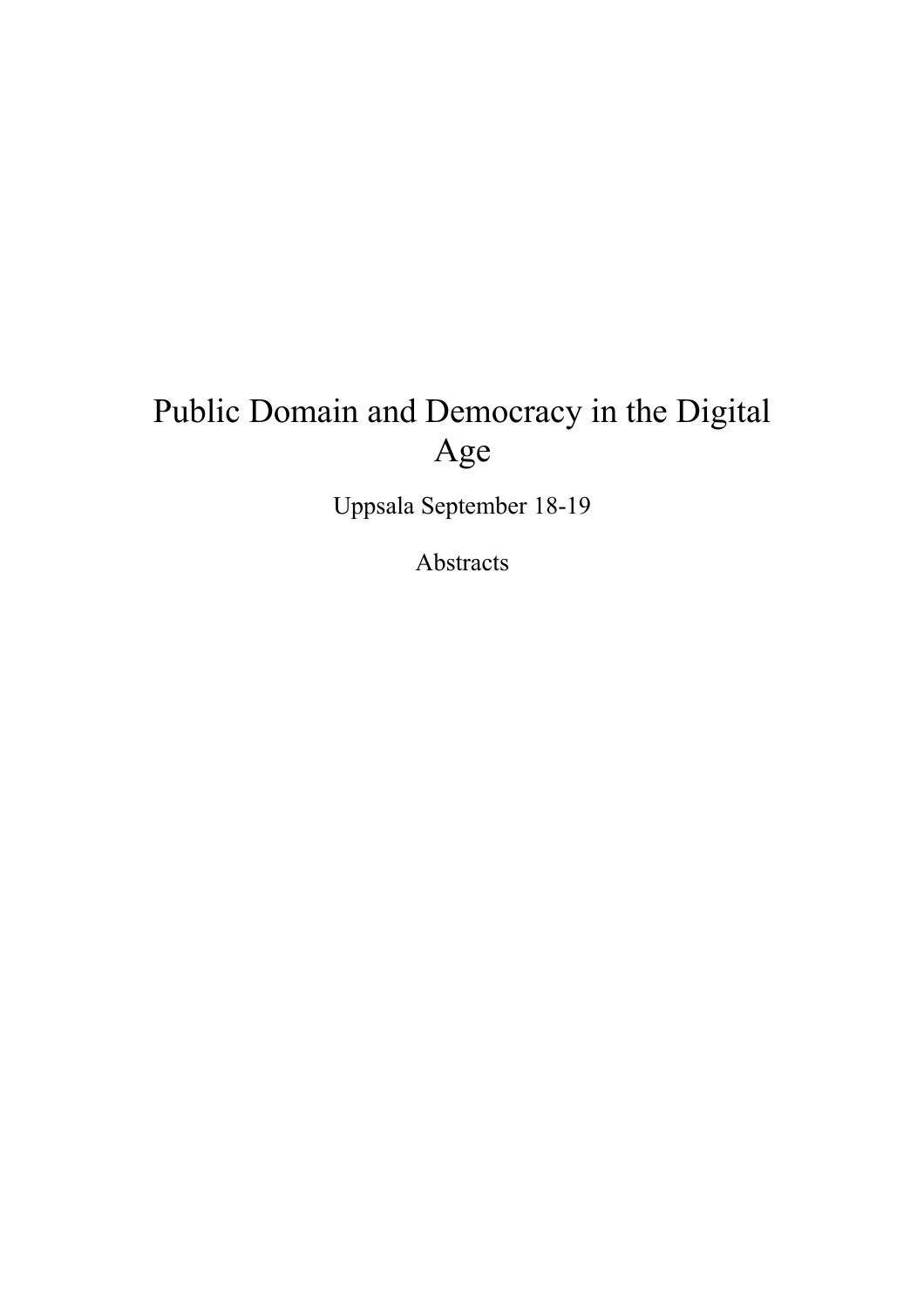*To say that a piece of information or a creative work is 'in the public domain' implies freedom of access and use. As a building block of the public sphere, it is functional to the creation and maintenance of the latter; it ensures eased access to information that traditional intellectual property regimes often do not, and it is cast as essential for the right to information. That is why most contemporary conceptions of democracy hold the public domain to be a precondition for a well-functioning political life – but how this occurs is unclear.* 

*Public domain plays a two-fold role in democratic politics. On the one hand, it provides the repository of informative materials and cultural data, necessary for citizens to shape their own judgments on public life. On the other hand, it also ensures dissemination of information in the public sphere that may be relevant for political, historical and cultural reasons. Public domain works both as a prerequisite and a result of democratic political action and makes for both top-down and bottomup approaches.*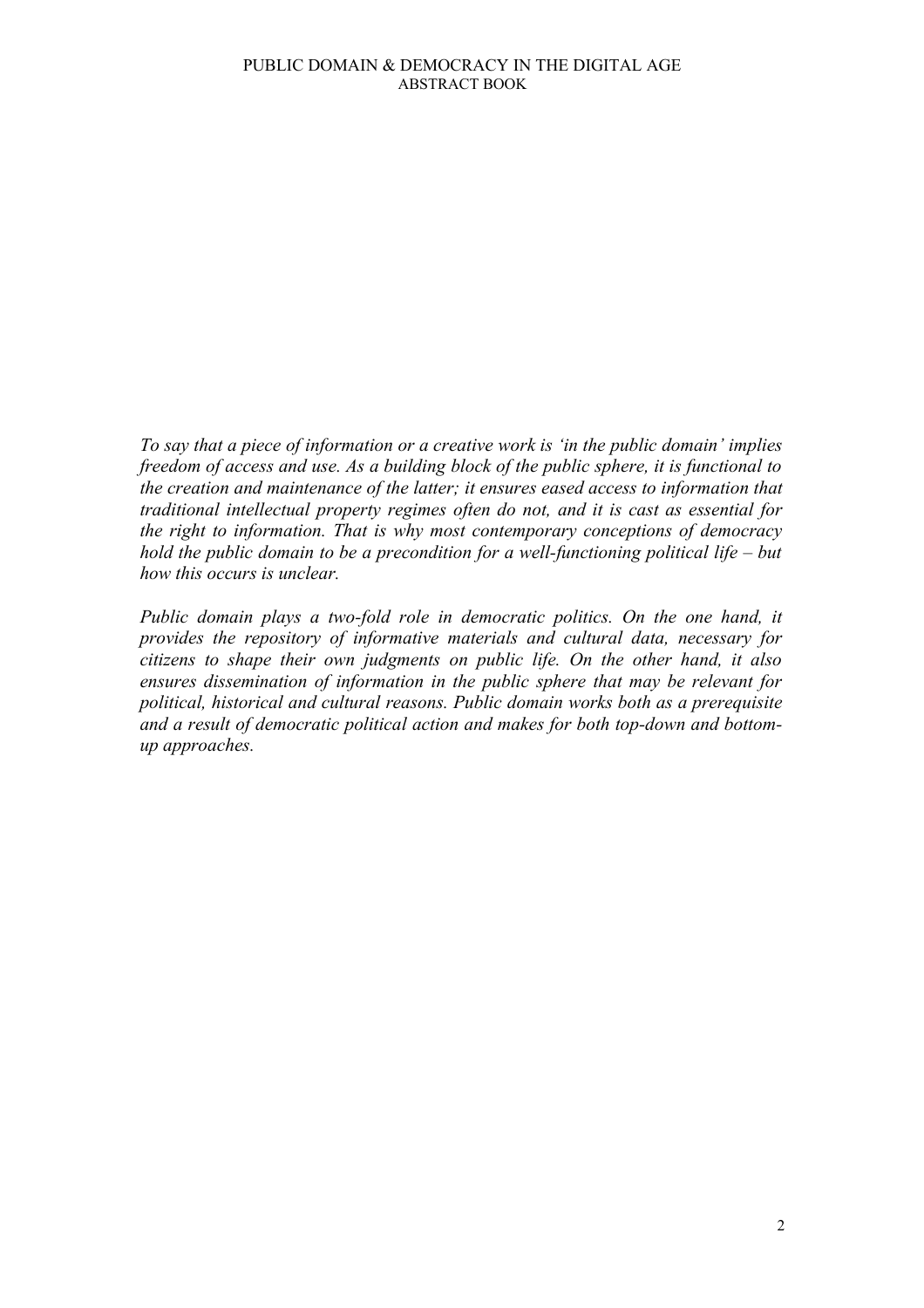## **Peter Dahlgren** *Public Domain and the Privatized Web: Power Relations and the Logics of Democratic Participation*

Though the notion of 'participation' has become a rather elastic concept, I argue that conceptually democratic participation is at bottom an expression of political agency, and that it in some way must connect with power relations. The normative vision of public domain is indeed a vital dimension of the broader public sphere in which participation takes place: public domain offers resources that help enable participation as political agency (through information, culture, values, etc.). Yet public domain – and all that smacks of 'the commons' – is much on the defensive these days, with the hegemonic status of neoliberalism and its perceived virtues of privatization. Public domain is a nodal point on a broader field of power relations that impact on the extent and character of political participation – and the character of contemporary democracy. The analytic horizon of my presentation suggests that the web environment – broadly understood (and including social media) – is increasingly shaped by power relations that run counter to the participatory potential of these communication technologies. While political participation is always shaped by overarching societal-historical contexts, in regard to the web there are also three specific sets of contingencies that impact on it: political economic (ownership, control, labour, profitability, and so on); technical-architectural (having to do with hardware and protocols, platforms and apps, user devices, and data gathering and usage); and socio-cultural (as manifested by network connectivity, sociality, practices, and dispositions). These contingencies are to a great extent held in place by legal frameworks, but it is important to understand that at bottom they are manifestations of hegemonic power relations. Some writers thus conclude that we should not put our democratic hopes on the web (or more specifically, public domain on the web). However, I take the view that the corporate character of the web can and should be challenged: via legal routes, but also via democratic agency and its practices. And indeed, globally, we see all sorts of efforts to appropriate the web for participatory goals and democratic ideals: there is a strong counter-hegemonic trajectory in the ways that many citizens use the web (even if we witness uncivil and indeed antidemocratic civic uses as well). The struggle for democracy is a never-ending story....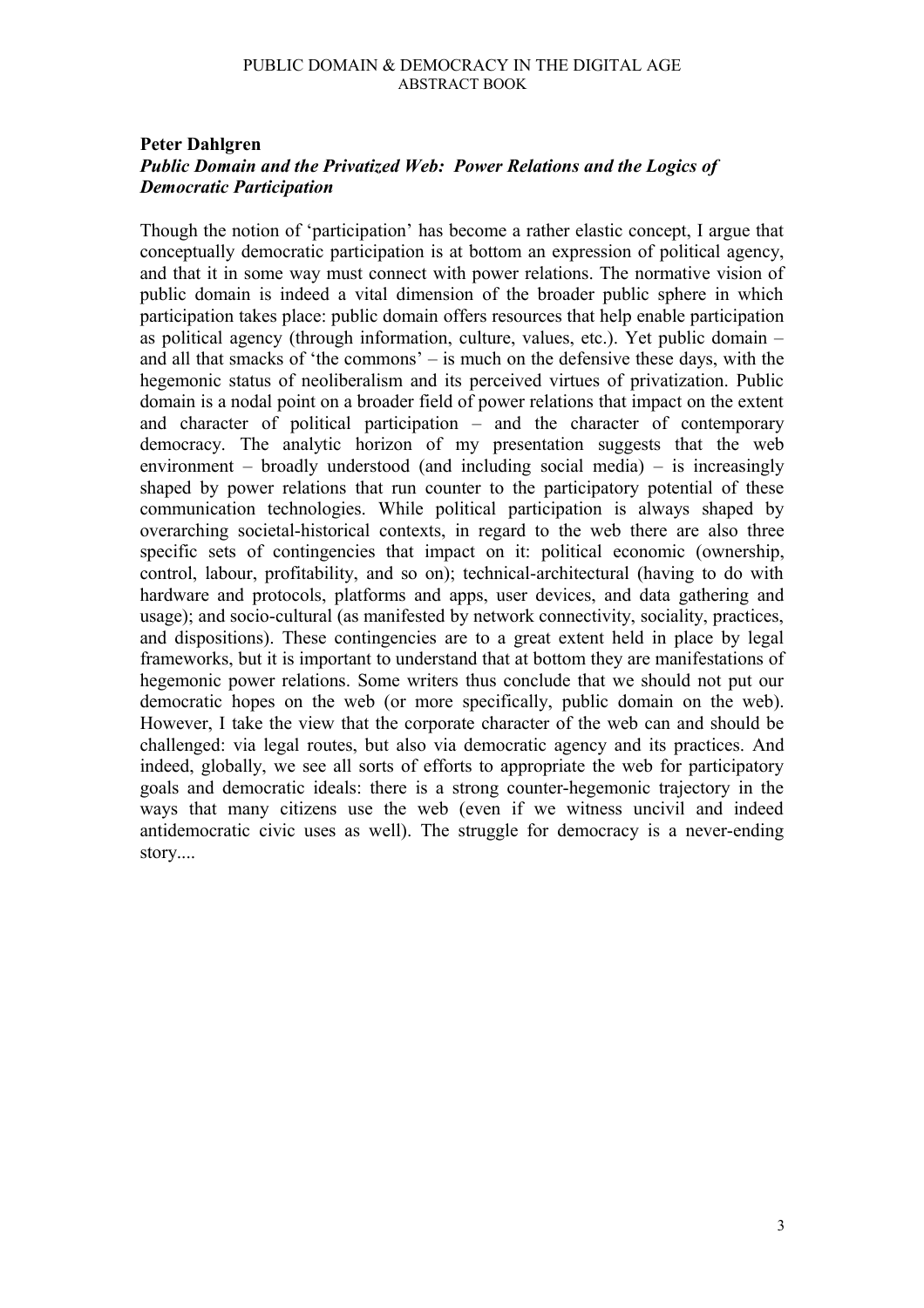## **Kristofer Erickson**  *How Can Policymakers Place a Value on the Public Domain? Let Us Count the Ways*

This paper reports on three vignettes that make up a year-long RCUK-funded study to locate the 'value' of the copyright public domain for the creative industries. The three research activities discussed are 1) a qualitative study of strategic decision-making in uptake of public domain materials by transmedia firms; 2) a quantitative content analysis of intellectual property content of Kickstarter media products in Q1 2014 and 3) a multiple case-study analysis of unauthorized fan video game production communities and methods. Collectively, these three research exercises enable us to confront wider questions about the objectives of intellectual property policymaking and the discursive importance of the 'creative industries' for national economic development. I argue that while liberal economic discourse present in copyright reform debates such as the Hargreaves Review would appear to foreclose alternative ways of enumerating the benefits of the public domain, new openings exist. Academic theory on prosumer communities, free and open source software and intra-firm communities of practice offer ways to conceive the value of the public domain in ways that may be appetizing to national policymakers working in a creative industries frame. In contrast to the traditional copyright industry position, these theories of production and innovation do not rely on exclusive intellectual property right as a creative incentive.

Each of the vignettes also highlight methodological challenges specific to working with concepts like 'value' and 'public domain' in the context of creative industries policy. Particularly with reference to fangame and Kickstarter media production, I discuss how production practices escape or conform to categories of artistic work provided under traditional copyright law, and advance some ideas about how to approach these dilemmas in empirical research.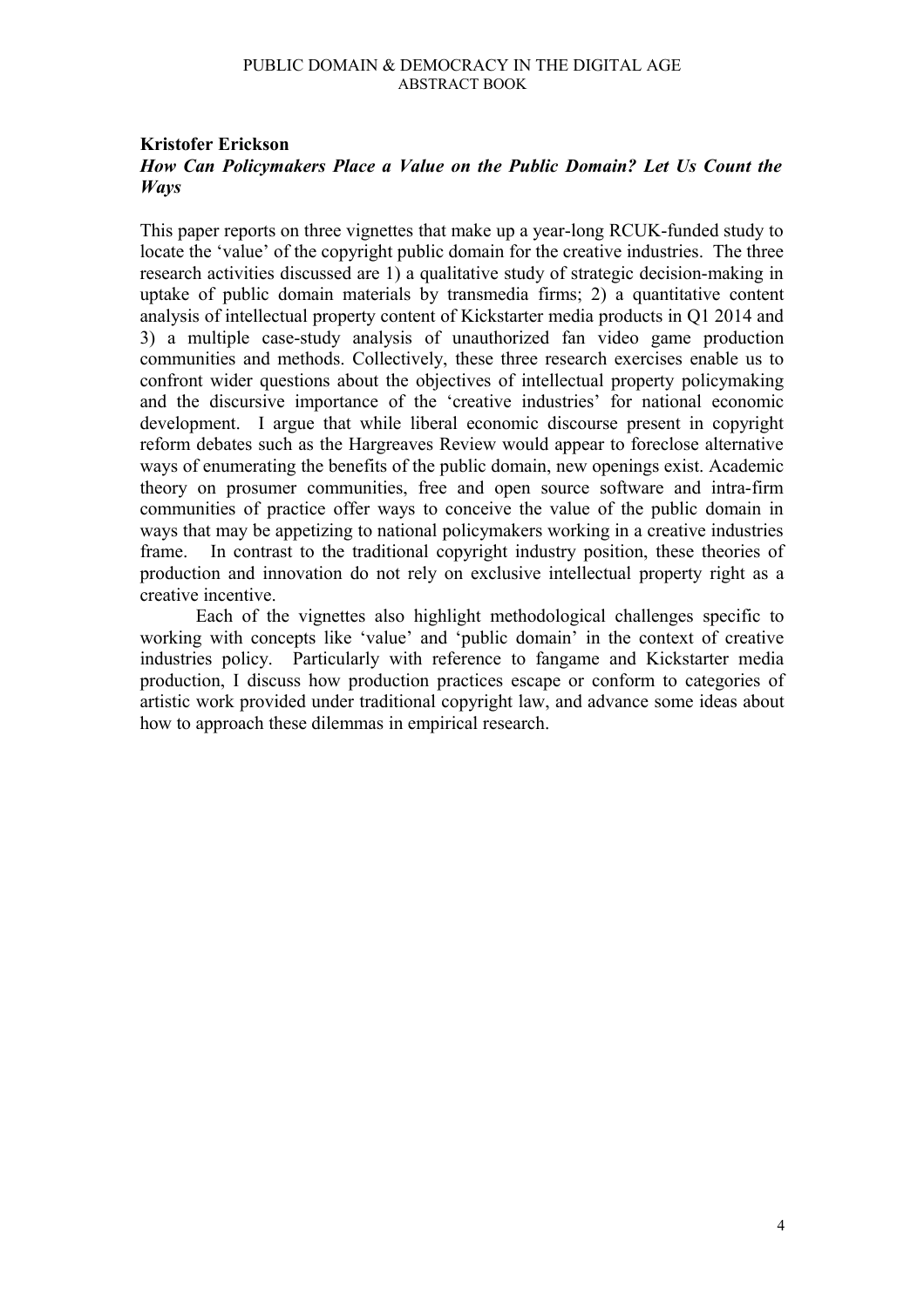## **Luciano Floridi**

#### *National Government's Data as a Public Resource*

In this paper I discuss the right to information understood as the right that citizens have to access data held by their national governments. In the course of the paper, I shall argue that

- a) an important feature of the right to information is the re-location of the burden of proof, which falls not on the *source* of the request (who asks for the data) but on its *target* (who is asked for the data), which needs to justify why the available data is not made accessible;
- b) the re-location in (a) corresponds, in terms of philosophy of history, to a denting of the Westphalian order, and, conceptually, to a shift in the "ownership" of data, from the target of the request to the source of the request;
- c) the shift in (b) should be accompanied by a full right to use the data in question freely for private purposes;
- d) the full right in (c), however, should be balanced by the public nature and value of national governments' data;
- e) the public nature and value of national governments' data in (d) means that commercial uses should be subject to regulation;
- f) the regulation in (e) should lead to a treatment of national governments' data as a public resource that could generate revenues to the benefit of all the citizens, present and future.

I shall conclude that, although citizens should enjoy the right to information for political purposes (transparency and accountability), when it comes to commercial exploitation, national governments' data should be treated as a national resource, in a way similar to how Norway deals with its oil. Through the so-called State's Direct Financial Interest (SDFI) arrangement, Norway participates directly in the petroleum sector as an investor, and reaps the associated rewards, generating a long-term revenue to the state. Likewise, national governments should participate directly in the information sector as investors, treating data as the new oil. Commercial stakeholders (information companies) could help in harnessing a country's public informational resources, but the latter should ultimately belong to all its citizens.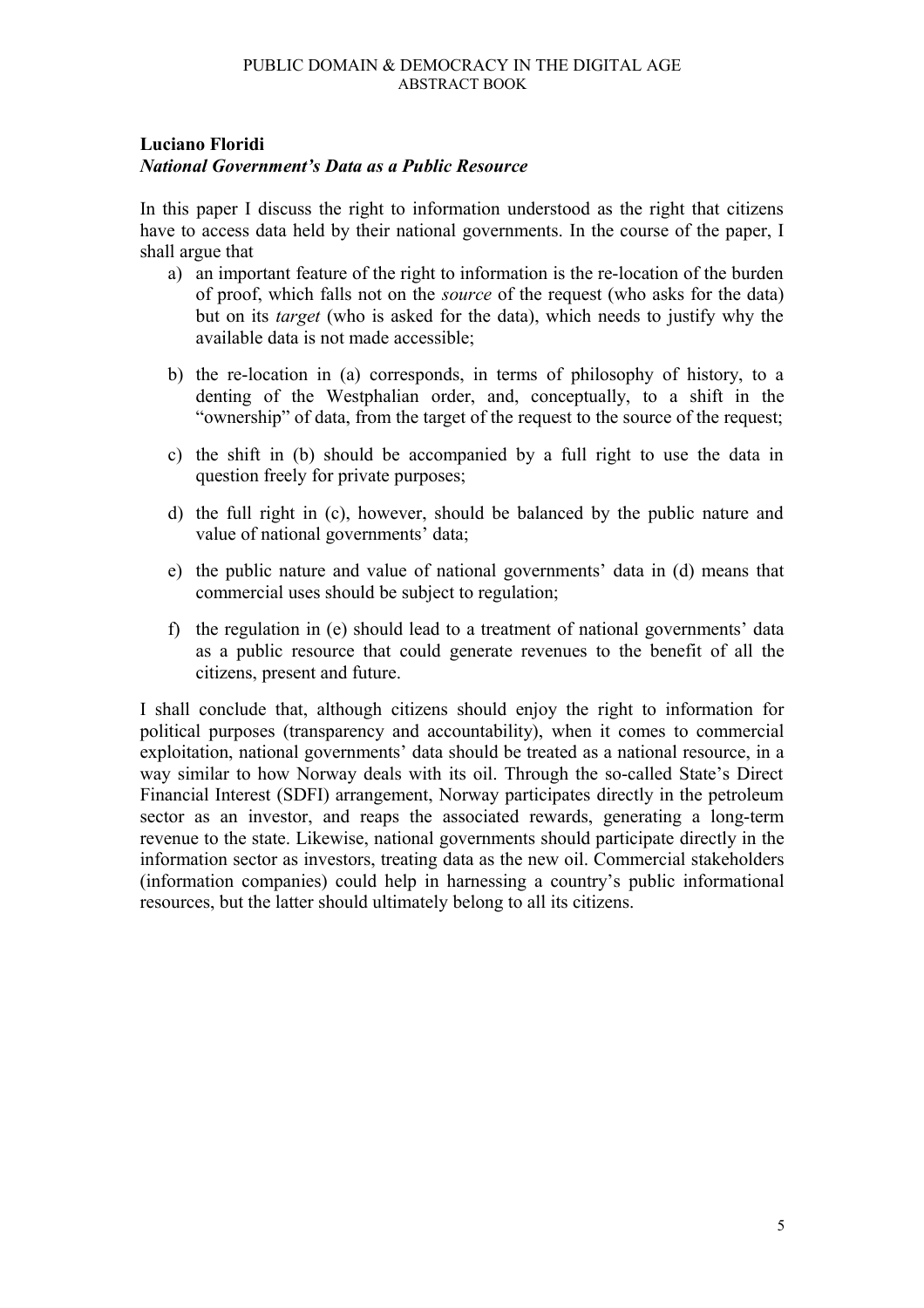## **Sebastian Haunss**  *Social Movements and the Politicization of Intellectual Property Claims*

In the last 15 years a remarkable string of contentious mobilizations has emerged, challenging the normative and institutional frameworks that regulate how knowledge is produced, appropriated, and used. The mobilization for access to essential medicines, the conflict about software patents in Europe, the advent of pirate parties in various European countries, the establishment of the Creative Commons project, the struggles against "biopiracy", i.e. the private appropriation of traditional (indigenous) knowledge, the conflicts about file sharing in peer-to-peer networks, and the coming-together of the access to knowledge (A2K) movement are all examples of mobilizations that question the current regimes governing intellectual property (IP). In all these conflicts the public domain and/or the commons are used as concepts to counter the dominant trend to privatize knowledge and to restrict access. Some of these conflicts have produced highly visible protest mobilizations, in others advocacy groups and NGOs are the driving forces behind the contestation of the current rules that govern the production and use of knowledge.

In my presentation I will discuss to which extent the protest mobilizations that emerged in the more prominent of these conflicts share common topics, frames and mobilization structures. I will address the question, whether these protest mobilizations should be interpreted as contingent phenomena of fluctuating discontent. Or are they social movements, rooted in the growing global economic and political importance of immaterial goods, addressing a set of new cleavages which originate in the social transformations of the knowledge society?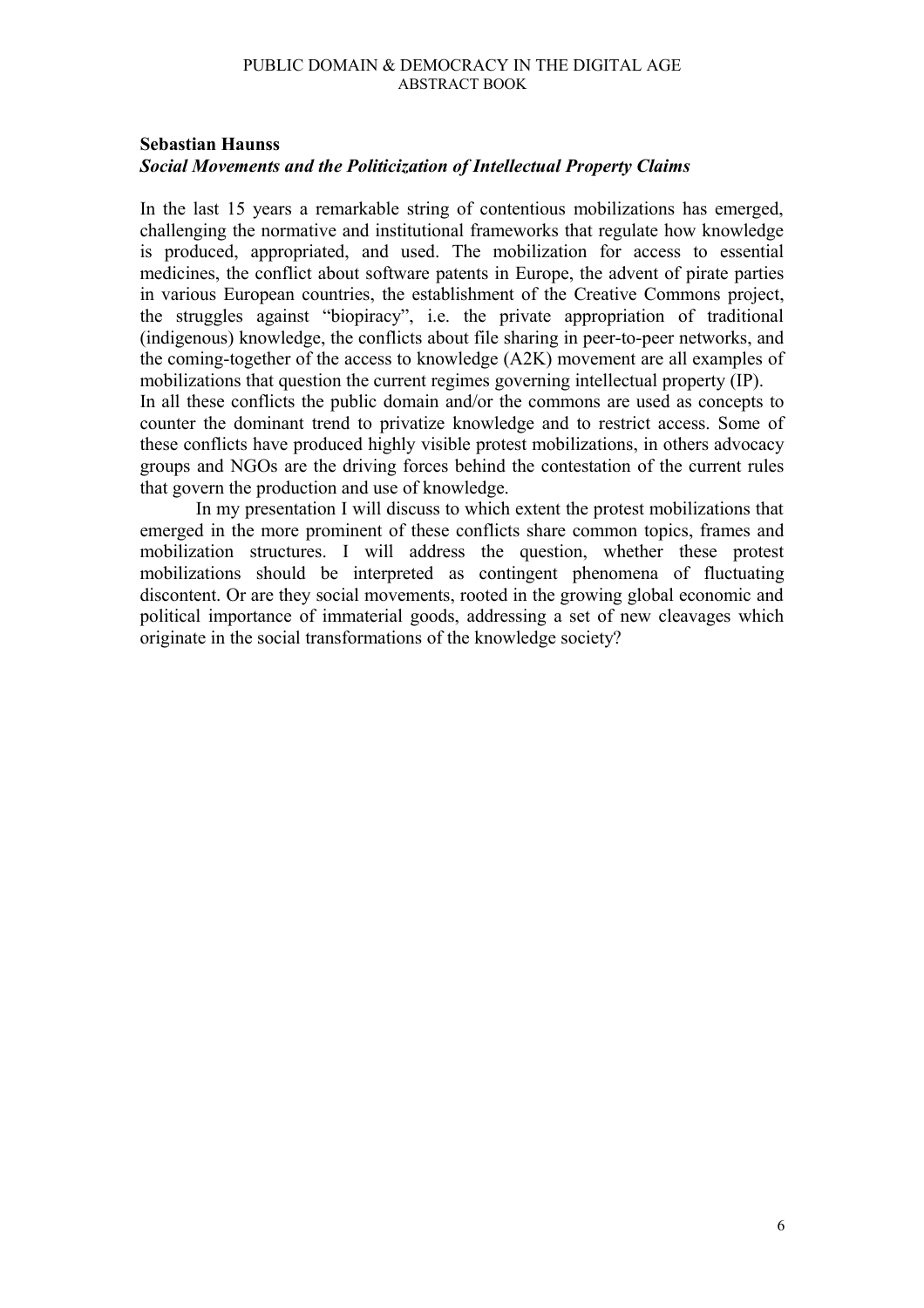## **Mireille Hildebrandt**  *Open Data and Big Data: Politics and Economics of Big Data Sharing*

This contribution will start with a brief conceptual analysis of open data and big data, followed by a discussion of the political economy that is emerging around the sharing of access to large data sets. The focal points will be (1) what re-use of personal data is lawful and fair, depending on the type of data, the kind of data subject, the type of controller, the relevant context; (2) what role should be attributed to the creation of added value, such as commercial value or public security interests; and (3) the need to secure data sets in a way that guarantees their integrity, since access to a database may enable manipulation of the data.

Relevant questions raised will be: which incentive structure drives open data? What added value is to be expected? What type of benefits could be generated for whom? What kinds on costs will be born by whom? Who decides if and how a balance must be struck between the protection if personal data and claimed societal benefits?

Finally, the issue of distribution will be discussed: how will access, benefits, costs, be distributed amongst private and public parties and individual citizens? The issue of distribution is pivotal for differential capabilities to infer monetisable knowledge from the data, which relates directly to the manipulability that may be generated by such knowledge. Whereas the 'open data' may be accessible by all, the inferred knowledge may be propertized, thus creating new knowledge asymmetries rather than a more democratic sharing of knowledge and information.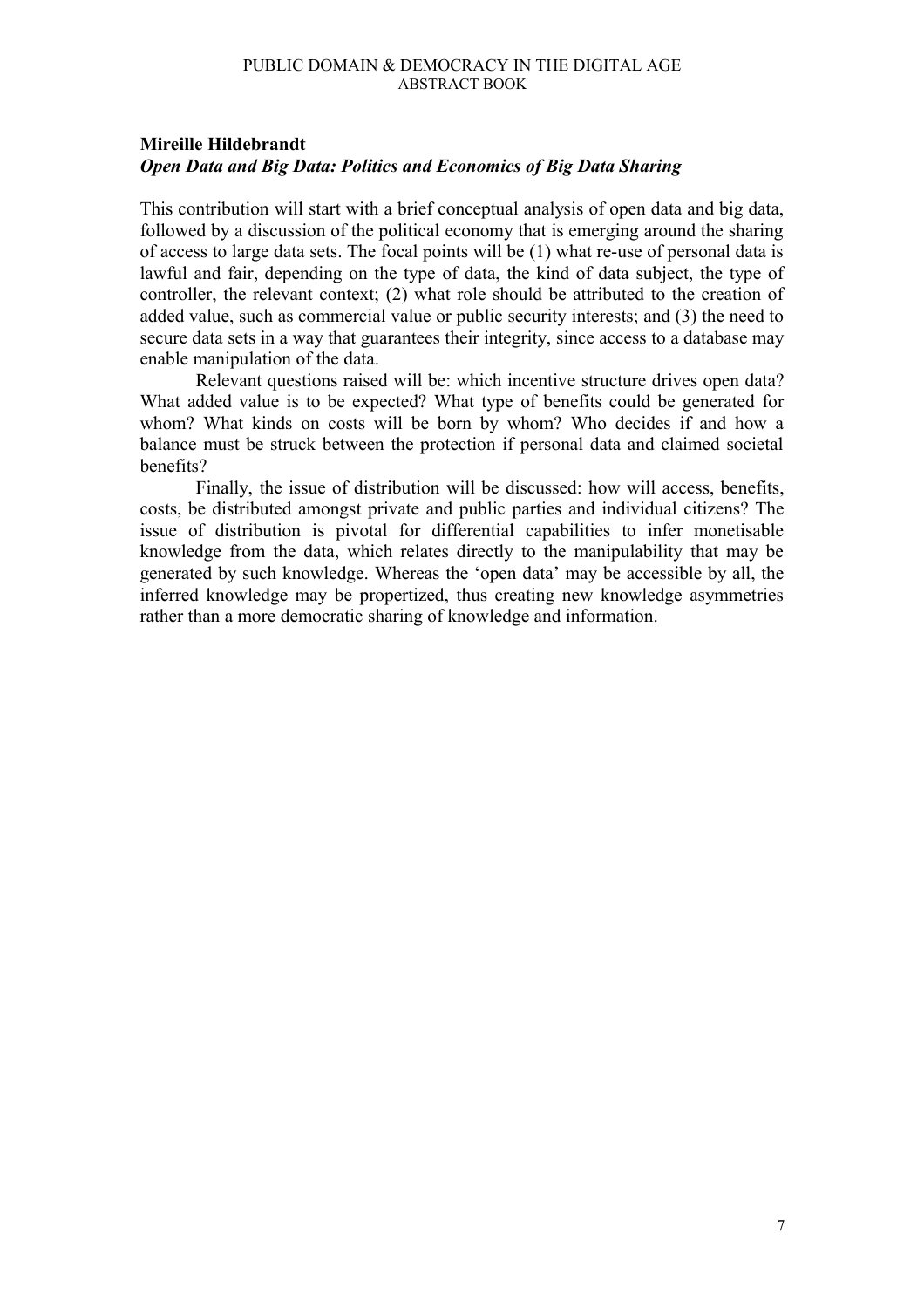## **Bert-Jaap Koops**  *Protecting the Private Sphere When the Public/Private Space Distinction Collapses*

Legal protection of the private sphere aims to ensure that information about individuals' private life is only disclosed with consent, or when there is good reason for others, particular the government, to intrude upon the private sphere without consent. Such legal protection consists not only in data protection law, but also in protection of other privacy dimensions: home, body, communications. This legal protection, particularly in the constitutional protection of home life, is very spatially oriented: it distinguishes between private places and public places, under the assumption that private life – literally – takes place mainly in private places. This assumption no longer holds. With 'always on' mobile devices and cloud computing, people continuously carry their private life with them, and the house is evaporating as the place where private life occurs. Moreover, people are also become increasingly vulnerable in public places through ubiquitous trackability and identifiability technologies. The public/private place distinction no longer suffices as a boundary marker in regulating private-sphere intrusions. Thus, the law will need to fundamentally rethink how it shapes legal protection of the private sphere.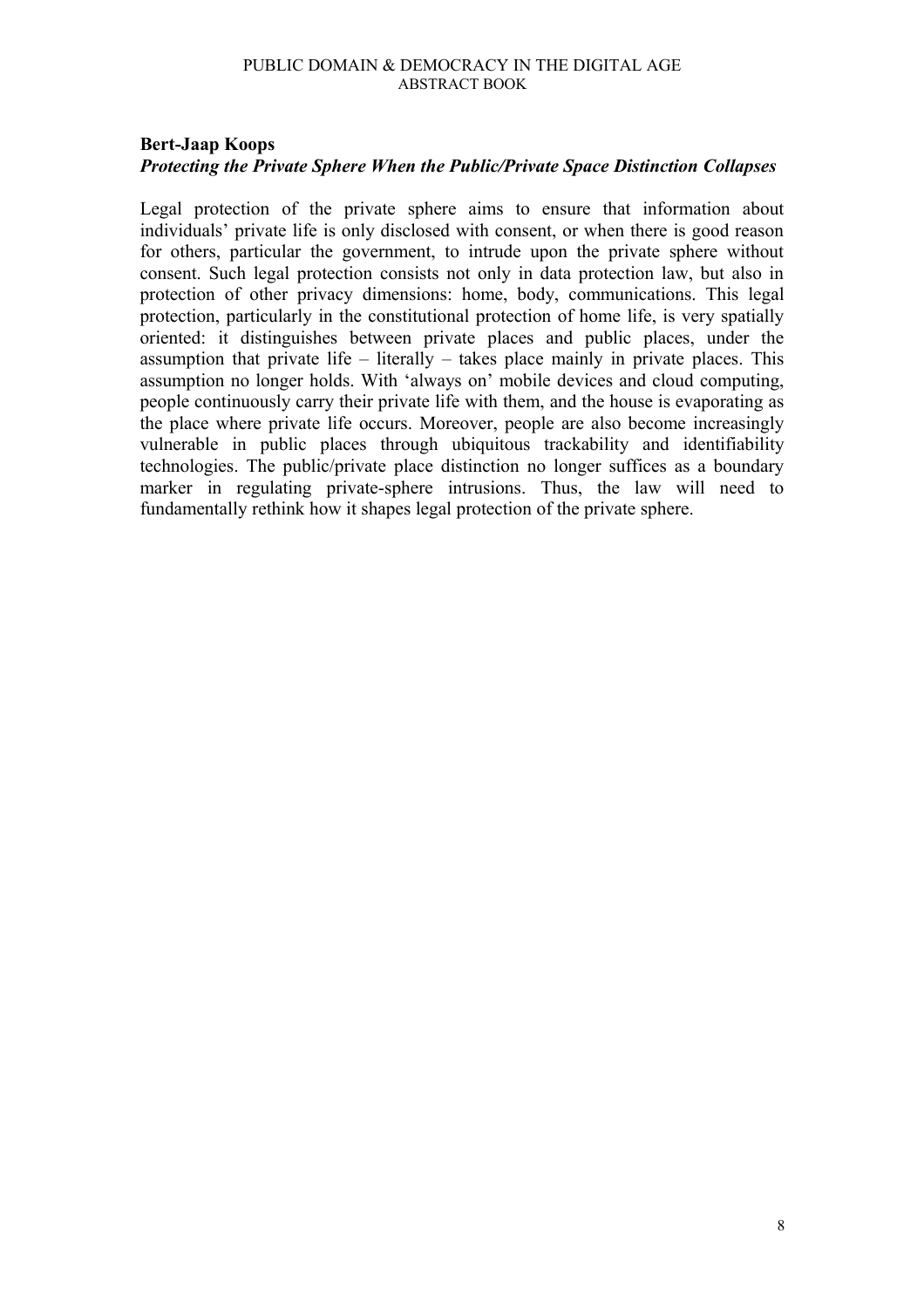## **Ahti Saarenpää**  *Access Rights and Democracy*

We live in a dynamic network society. The old static Information Society is a thing of the past. Access is one of the key concepts in understanding the Network Society. We are increasingly dependent on access to networks and to the information they contain and the services they offer.

At the same time, we find ourselves in the midst of a transition to a new European constitutional state, one that places a heightened emphasis on the rights of the individual. It is a state in which information can no longer be merely cheap raw material for various activities and information products no more than sources of added value that are controlled by monopolies. The societal significance of information has changed.

What is more, we find that certain traditional dichotomies - public versus private or secret versus open information - now serve us poorly. Yet they are still applied and are increasingly used to produce disinformation that takes no notice of the rights of the individual. In practice these dichotomies tend to cause a scarcity of justice.

In the constitutional state, we have to redouble our efforts to achieve an optimal legal culture. One key element of this culture is the legal planning of information systems. Access will naturally be one aspect of this planning; but it is only part of the big picture. The path information takes in our society spans a gamut from technological choices to the possibilities of and restrictions on the recycling of information. In the constitutional state, each of the stages on this path must proceed with due regard for human and fundamental rights. The age of traditional document based legal thinking should be over.

The right of access is an important one. It realizes for its part the individual's right to know, which in turn is a facet of the ideal of democracy. But access alone is not enough. At the end of the day, what we must focus on is how comprehensible, credible and useful information is in different situations. We also need a more extensive array of standards and more of a narrative perspective in legal planning and its assessment. The robust functioning of democracy is among the loudest and clearest signals in legal communication.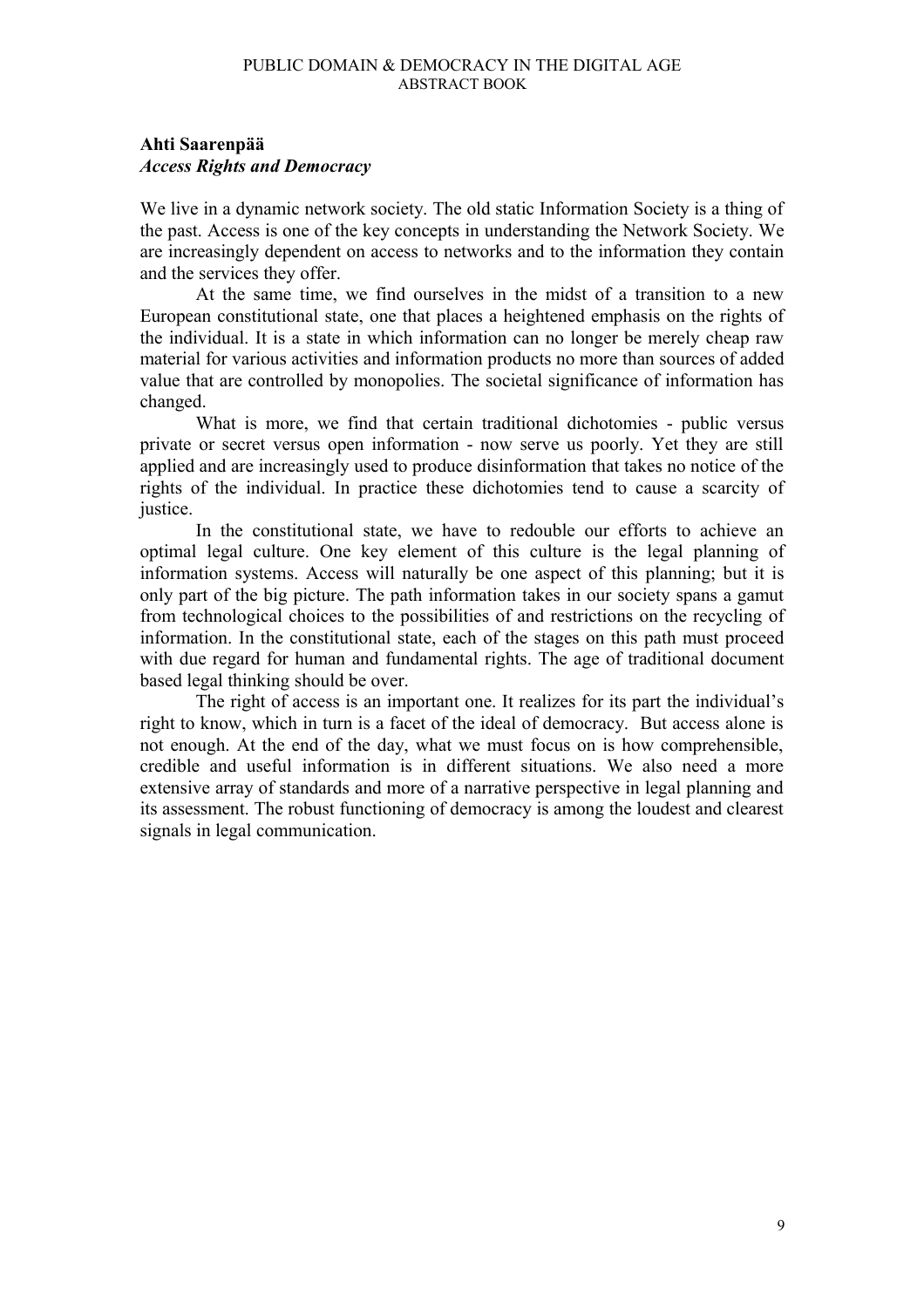## **Dag Wiese Schartum**  *Automation and Legislation: Should the Democratic Process be Renewed?*

Moving from law-in-books to law-in-action requires that legal rules are known and comprehensible to people applying the law - but often they fail. Automation of legal decision-making changes this situation fundamentally: Partial automation reduces the amount of required legal knowledge, and fully automated decisions could be made without relevant legal knowledge at all (just push the button!).

Automated application of statutory law implies introduction of an intermediate stage between law-in-books and law-in-action. In order to set the democratically laws into effect, technical and legal experts are transforming all relevant laws and related legal sources into programming code: law-in-programmes. This transformation process changes the legal contents. Two main observations explain why such differences are created: The rich, vague and discretionary natural language expressions of the legislator are rephrased and replaced by formal statements expressed in a restricted but precise programming language. More important is the fact that transformation from law-in-books to law-in-programmes makes necessary a thorough analysis of passed legislation. This entails mapping and solving of interpretation problems, harmonising inconsistencies, revealing needs of supplementing rules where the law is silent etc. The selected solutions to these problems represent the actual law-in-action.

While delegated legislation (regulations) constitutes a well organised and formally approved addition to Parliamentary laws, issuing of law-in-programmes comes on top of, and shadows for, the democratically passed laws. Moreover, "legal programming" is not – to my knowledge - recognised as an organised part of the regulatory process. Instead, it is by far seen as a practical-technical task in order to create an efficient machinery of government.

Automated legal decision-making is of course not primarily about computer programmes and machines; it is about people, organisation of legal processes and shaping the system of government. Professor Schartum discusses solutions to these challenges, in particular regarding possible changes of the legislative process.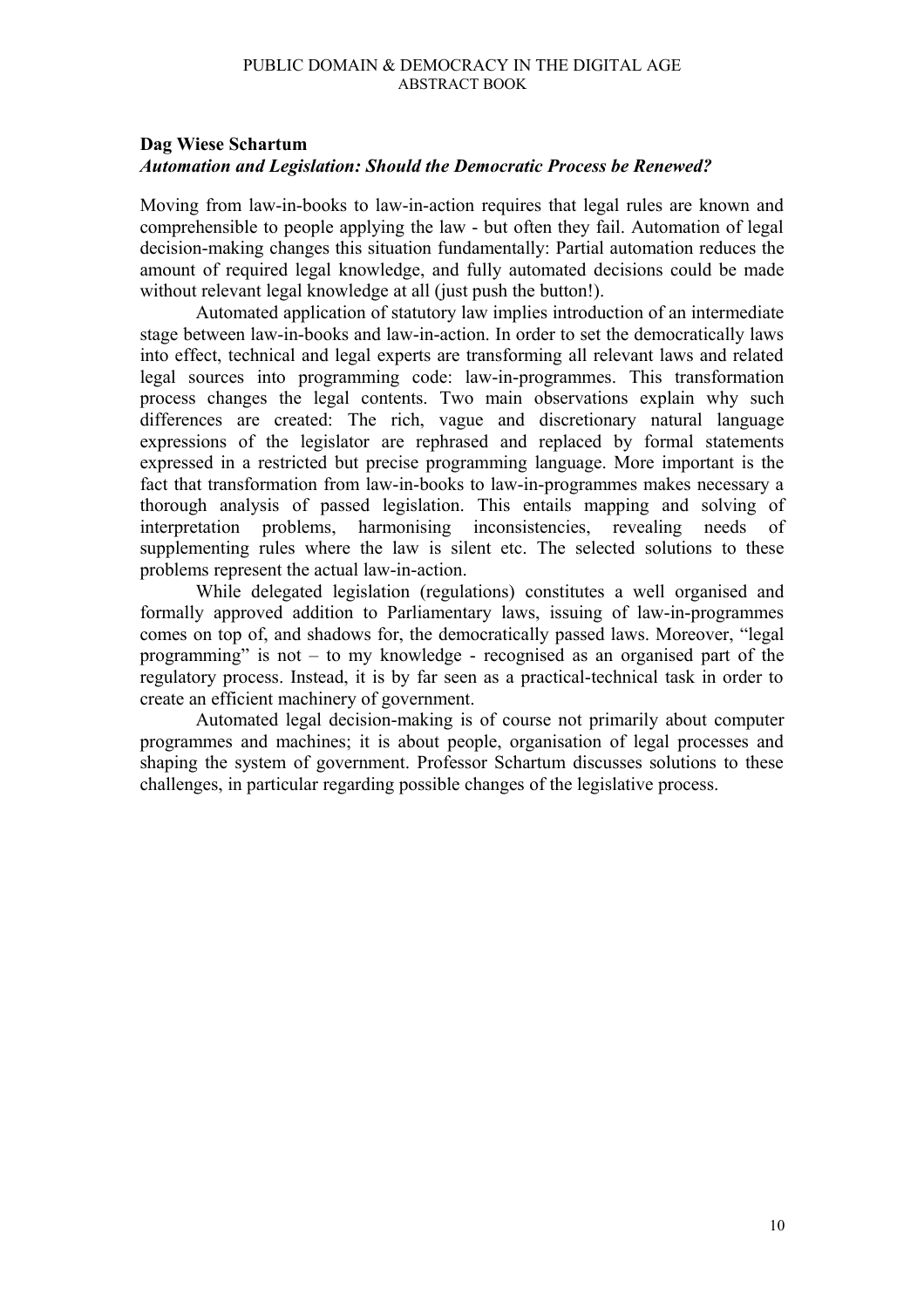# **Judith Simon**  *Accessing & Using Big Data: Epistemic, Ethical & Political Considerations*

Big data has often been discarded as being merely a new buzz word and many have questioned whether it really is something entirely new, whether big data comprises a paradigm shift in business, governance or science (Kitchin 2014). What cannot be denied, however, is that the possibilities and realities of data collection and processing have dramatically increased in recent years. While both nation states and science have long been gathering and processing vast amounts of data, new actors have emerged in the realm of massive data collection and processing. Indeed, it has been in particular the increasing availability of social media data as well as various types of sensor data, which have made the difference in scale, speed and quality leading to an era of big data. In contrast to states and research, these new players are mostly non-public entities: private companies of varying size and popularity, situated in very diverse economic sectors are all mesmerized by the promises of big data – while the assessment of its perils has often been left to private advocates and ethicists. In my talk I want to approach some of the epistemic, ethical and political challenges related to the gathering, processing and usage of data. In order to do this, I will first distinguish a) different major actor groups involved in these processes, b) different types of data and c) different goals of data processing. Using the example of basic mobile phone data regarding location and time-stamps, I will show the extensiveness and depth of inferences that can be drawn if this information is combined with publicly available background information (Hofmann 2014). In conclusion, I will in particular draw attention to imbalances in access to big data corpora as well as the implication concerning the distribution of competencies required to use, interpret and potentially contest big data and the inferences drawn from them.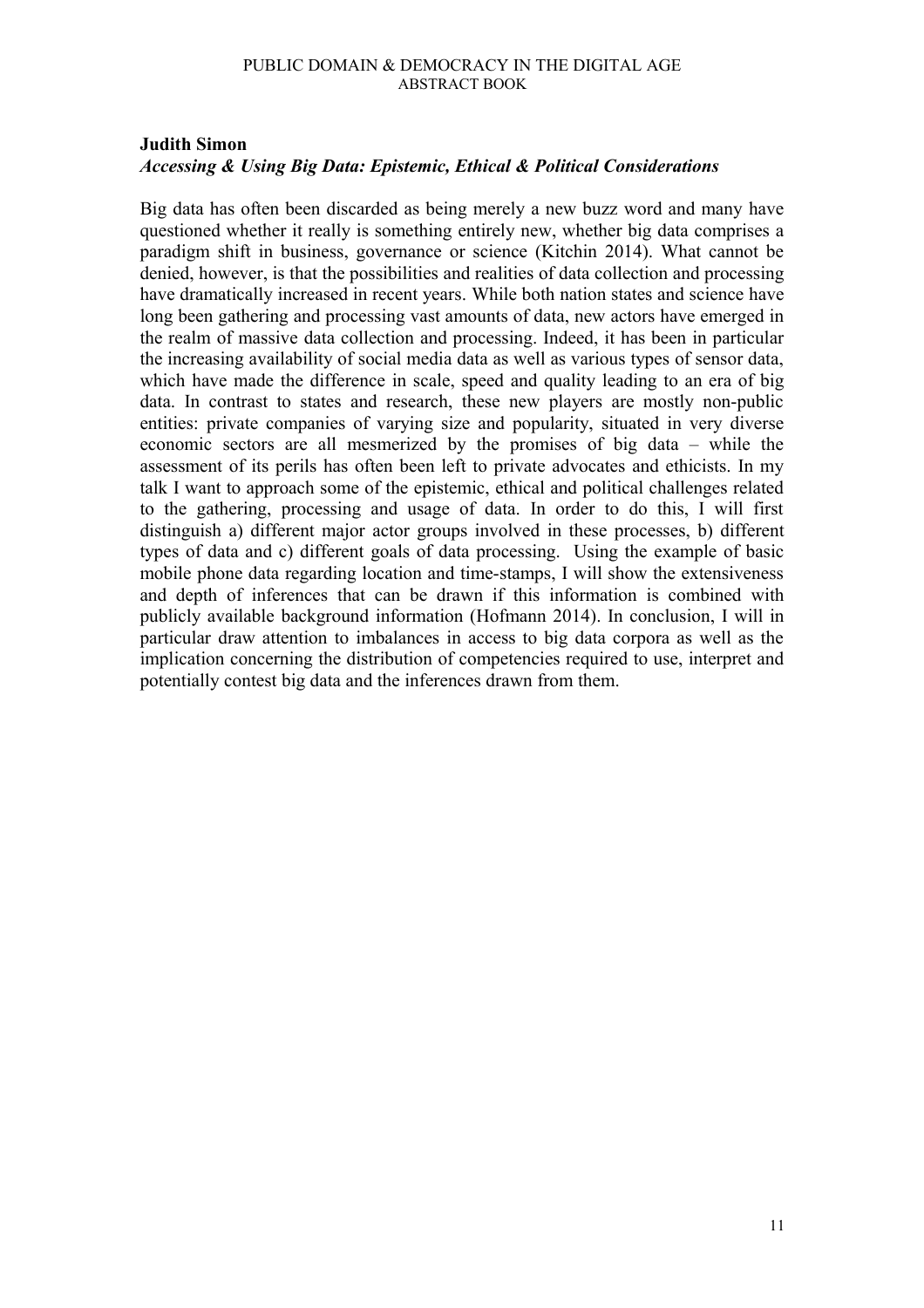#### **Ben Wagner**

#### *Internet Governance and Freedom of Expression*

Why should anyone care about freedom of expression? Why does it matter that individuals have the ability to speak their mind uninhibited? What inherent value can be found in the seeking, receiving and imparting of information that would cause any society to raise it to the level of a human right? And why should the story and its subsequent narration in modern liberal thought raise the value of free expression to a value worth dying for? This paper explores the governance of freedom of expression on the Internet. It focuses on liberal democracies and global corporations in North America and Europe, analyzing governance practices rather than norms or discourses. It also brings in more recent developments in regard to the ECJs Google Spain case as well as developments in the disciplinary capacity of internet infrastructure. It will also be suggested that the Internet has seen the rise of innovative governance practices that influence how the Internet is regulated. From contesting code to algorithmic regulation and quasi-public NGOs, many novel governance practices can be observed by studying how the Internet is governed. Indeed it can be argued that Internet Governance is itself a forum for international regulatory debates on the nature of appropriate regulation in a globalized world. Finally, an argument is developed which suggests that a 'global default' of Internet speech restriction has developed in the last two decades. This global default is at the core of many disagreements in Global Internet Governance, but at the same time can only be understood in an international context. That such a system could even be developed internationally has required specific forms of global governance, termed here 'legitimacy theatre.' This phenomenon serves to ensure weak institutionalization and minimal state involvement while enabling extensive coordination between private actors. These factors all contribute to creating the Internet as we know it today and help in understanding what can be said on the most important human communications platform.